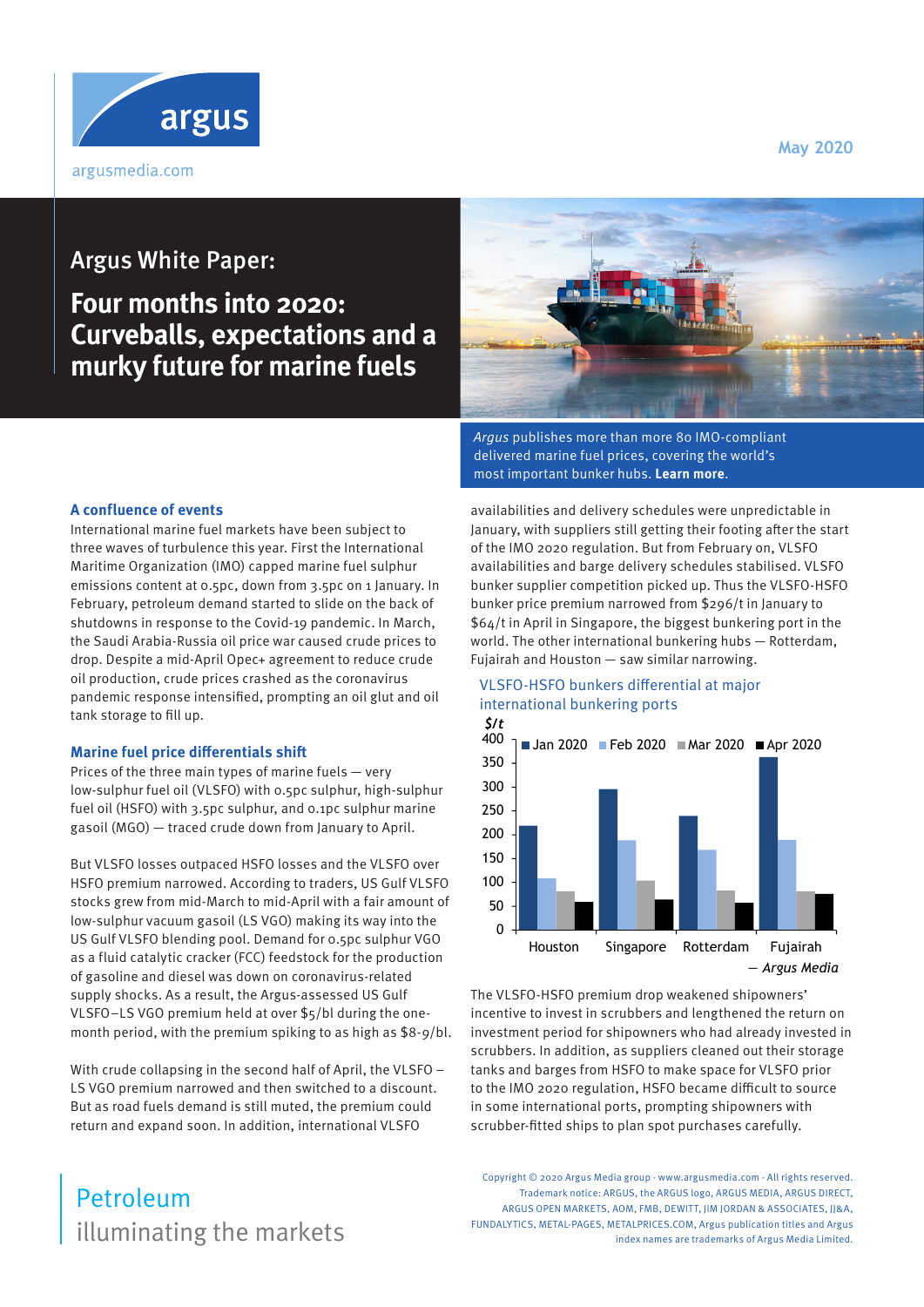# Argus White Paper: **Four months into 2020**

The MGO over VLSFO premium widened from January to March with VLSFO declines outpacing losses in MGO, but the premium began to narrow in April as global economies slowed down on the back of Covid-19 responses. MGO is comprised exclusively of distillates such as diesel and gasoil, which are mainly used as road transportation fuels. VLSFO bunker demand was down but was not hit as hard as the market for road transportation fuels. In the Amsterdam-Rotterdam-Antwerp region, up until the first half of April, the differential to distillates was supported by diesel bulk purchases by the agriculture sector especially in Germany. Germany reopened slowly and demand for distillates went up, but it was drawing down on full oil storage tanks. The MGO-VLSFO price premium was nearly wiped out in Singapore in the second half of April to less than \$1/t after peaking at \$23/t average in the second half of March. Singapore middle distillates stocks climbed up in mid-April on the back of strong Chinese exports. In Houston the premium narrowed to \$49/t in the second half of April from a peak of \$94/t on average in the second half of March. The MGO-VLSFO premium could remain narrow in May as the pandemic lingers and widen in June if the pandemic begins to subside.



Retail prices for US Gulf VLSFO slipped to an unusual discount to wholesale VLSFO in late April as producers appeared to flood the retail market with wholesale volumes to free up storage space. Retail VLSFO typically sells at a premium to wholesale, a pattern that held in March — when US Gulf VLSFO retail was at a \$30.35/t average premium to wholesale — and from 1-16 April when it was at a \$17.58/t premium, according to Argus assessments. In the second half of April the retail-wholesale differential was at a discount of about \$14/t. US Gulf VLSFO retail deliveries typically range from about 500t to about 2,000t and are sold directly to end users — ship owners and ship charterers. Wholesale lots typically range from about 5,500t to about 16,000t and are sold to marine fuel suppliers. Residual fuel oil traders also purchase the barge-sized wholesale lots to store and aggregate in third-party oil terminals. The aggregated residual fuel oil is then bundled in cargoes ranging from about 50,000t

to 130,000t and exported, typically to Singapore, Malaysia and China. The VLSFO wholesale-retail premium narrowed in Fujairah and in Rotterdam but did not switch into a discount in April. By contrast, the premium widened in Singapore. This could be attributed to trading company Hin Leong filing for bankruptcy in April. Ocean Bunkering Services (OBS), Hin Leong's bunkering arm, was Singapore's third-largest bunker supplier in 2019, but it withdrew from the bunker market following the filing. OBS owns a fleet of 14 bunker barges licensed by the port authority of Singapore. This is about 10-15pc of Singapore's total bunker barge fleet, according to market estimates.

#### US Gulf VLSFO retail less wholesale



#### **4Q bunker demand mixed but mostly down**

Even though tanker freight rates spiked with strong utilization rates, tanker demand remains strong because of floating storage demand. Floating storage tankers burn less fuel than moving tankers — about 10 tonnes/day for a very large crude carrier (VLCC) used as floating storage versus seven times that amount for a laden VLCC travelling at 13 knots. Demand destruction arising from Covid-19 is keeping containerships utilization rates down. The number of twenty-foot equivalent units (TEU) shipped through US' biggest containership ports Los Angeles and Long Beach were down by 37pc to 2.55mn in the first quarter of 2020 compared with the same period in 2019. Cruise ship lines suspended operations in mid-March through 11-30 June, but the suspension could be extended. Three of the biggest publicly traded cruise ship companies — Norwegian Cruise Line, Carnival Cruise Line and Royal Caribbean burn total of about 477,400t of marine fuel each month.

Bunker sellers estimate marine fuel demand has fallen in Europe and in the US, but statistics are not yet available. In the US, sellers peg demand down by about 10-25pc, depending on the port, in March and April compared with the same period last year. In the Mediterranean traders estimate sales in the ports of Piraeus and Kali Limenes down by 45pc because of fewer passenger ships, Istanbul demand down by about 20pc, Las Palmas down by 25pc and Gibraltar and Algeciras

### **argusmedia.com** Copyright © 2020 Argus Media group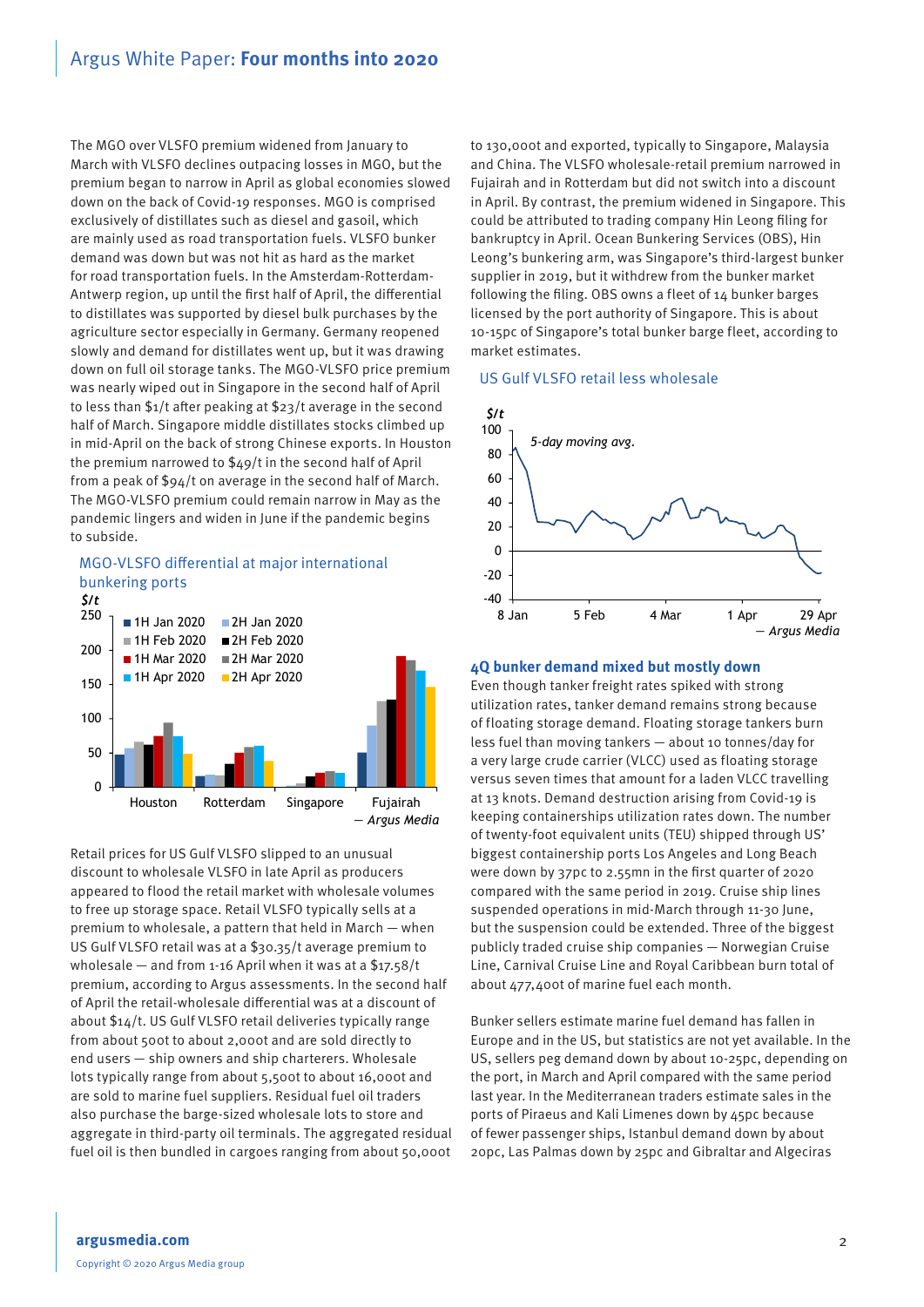sales down by 15-30pc. But sales in the biggest bunkering port in Europe – Rotterdam gained by 2.7pc in the first quarter to about 2.09mn t compared with 2.04mn t during the same period last year with competitive prices in Rotterdam.

Panama marine fuel sales declined marginally by 0.4pc in March 2020 to 448,093t compared with 449,815t in March 2019. Sales defied trader's expectations, some of whom expected March sales to be down as much as 25pc. The flat March demand could be attributed to competitive VLSFO prices in Panama, which allowed it to hold a bigger share of the Latin American bunker markets. Panama first quarter bunker demand was up 8.9pc to 1.37mn t from 1.26mn t during the same period in 2019 with stronger demand in January and February. In the first four months of this year, Argus assessed Panamanian ports the second least expensive for VLSFO in Latin America after the ports of Santos and Rio de Janeiro in Brazil.

Marine fuel sales at Asia-Pacific bunkering hubs have largely held up, despite major turmoil. While there has been a drop in overall bunker sales since the start of the year, this has been attributed to a weakness in seasonal shipping activity and higher volumes than usual in January, following the transition to VLSFO bunkers from 1 January.

Singapore's marine fuel sales rose in March to 4.3m t, up by 442,600 t from February and up by 231,400 t from a year earlier.

China's refineries sell fuel oil to bunker suppliers at a cost lower than imports from the international market, mainly Singapore, allowing them to cut Chinese bunker prices to a lower level to boost volumes. Prices of VLSFO in Zhoushan, China's emerging bunker hub in Zhejiang province, fell to a discount to Singapore prices on 14 April, the first such discount since 6 January. The discount widened to \$14.42/t on 22 April, the widest since \$32/t on 27 December 2019. Bunker sales in Zhoushan, China's largest bunkers hub, also increased by more than 70,000t to 348,500t in March from February.

# VLSFO Zhoushan less Singapore



Demand for fuel oil exports from the Mideast Gulf to east Asia have been falling, creating an overhang in Fujairah storage. Fujairah bunker suppliers reported an increase in sales during March over the previous month, despite various restrictions imposed by port authorities, including bans on passenger travel and crew changes. Fujairah VLSFO wholesale and retail demand was sustained until mid-April, but started to weaken significantly in the second half of April. Parcel sizes declined. VLSFO retail prices fell to historical lows amid rising supplies and weaker underlying crude and fuel oil wholesale values.

Japanese bunker suppliers said they managed to secure higher sales in March than in the previous two months. But they were expecting a dip in demand in April, as commercial vessels' activity may be affected by Japan declaring a Covid-19 state of emergency from April 7 until May 6. This has particularly affected vehicle producers, forcing some of the assembly factories to halt production. Bunker suppliers indicated that bunker inquiries from car carriers vessels were down.

#### **Fuel oil arbitrage movements**

Rotterdam experienced a slowdown in residual fuel oil cargo throughputs in the first quarter. The drop was mainly owing to fewer HSFO cargoes in transit from Russia to Singapore as the arbitrage economics closed after the lower sulphur cap came into effect.

The US replaced Singapore as the largest cargo buyer of HSFO from Russia as more of the product goes to feed US refiners' coking units as an alternative to heavy crude grades. Flows of HSFO from Russia to the US are likely to increase further after Russian export duties on dirty products such as HSFO were slashed to \$6.80/t for May from \$52/t in April.

VLSFO has been in ample supply in Europe, particularly northwest Europe, and increasingly in the Mediterranean region. European producers exported 65,000t of fuel oil to Fujairah in April, flat from a month earlier.

#### VLSFO wholesale: Fujairah less NW Europe

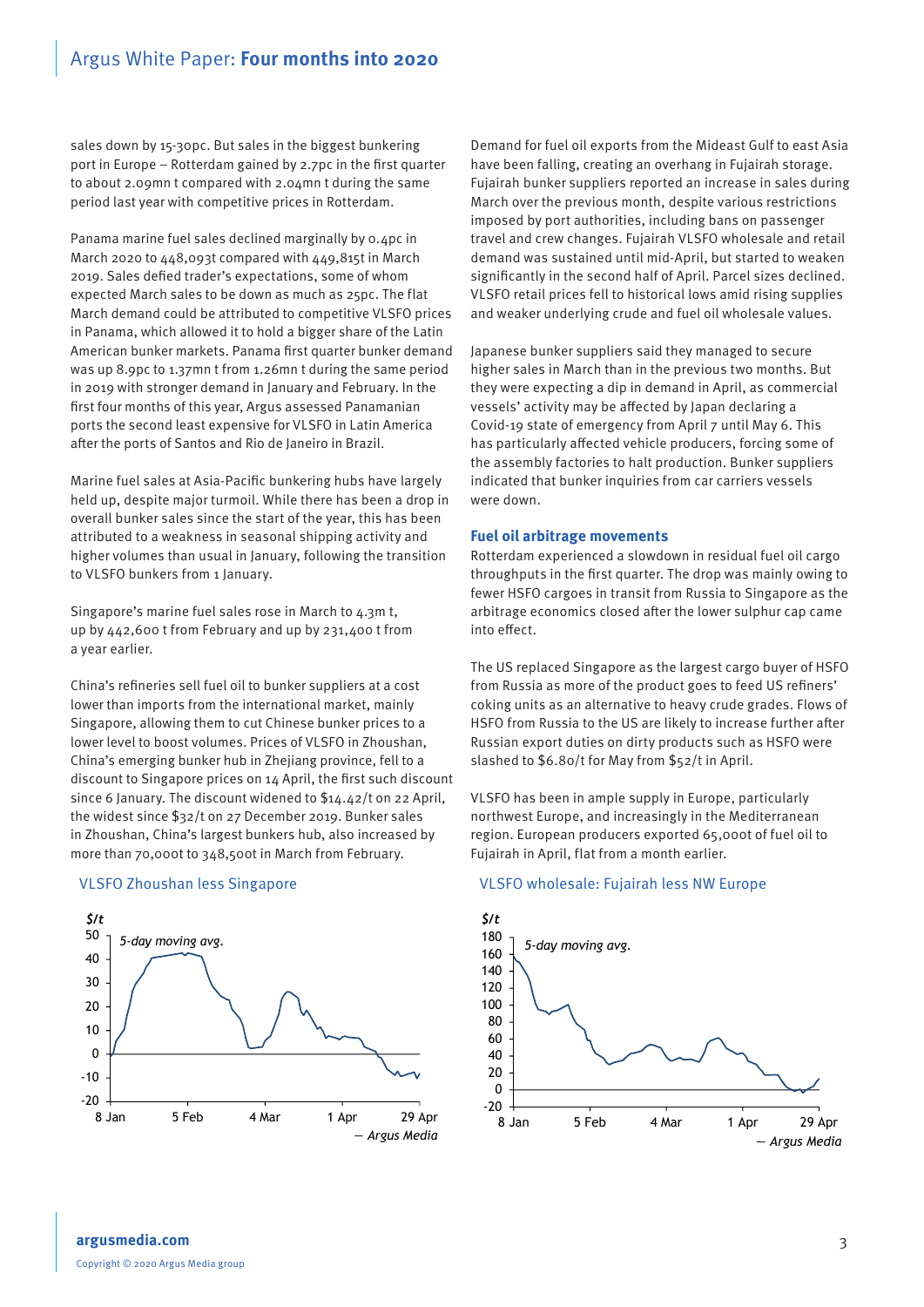Fujairah was short of VLSFO at the beginning of the year, but as local production of the fuel ramped up and bunker demand slumped, the port has become oversupplied with the grade. Wholesale VLSFO barges peaked at a \$171/t premium in Fujairah to northwest Europe at the beginning of January, but the price spread narrowed and even switched to a discount for several days in April. This has weakened the incentive for European and Russian producers to export VLSFO to Fujairah.

The VLSFO US Gulf to Singapore VLSFO arbitrage was open in January and early February. The US Gulf-Singapore VLSFO premium widened to over \$40/t in March. But VLCC freight rate on the US Gulf-Singapore route climbed to over \$50/t in March and April, closing the arbitrage.

# VLSFO cargo arbitrage: US Gulf to Sinagpore



China allowed fuel oil exports through the bunkers sector in December 2019. In the first quarter, China exported 2.66mn t of fuel oil, up by 345,000t or 14.9pc higher compared with the same period in 2019. At the end of April, China's commerce ministry issued the first batch of VLSFO bunker export quotas for 2020 comprised of 10mn t (65.5mn bl) to five domestic refiners. Another 5mn t for 2020 will be issued later this year.

# **The murky future**

The international VLSFO-HSFO and the MGO-VLSFO price premium narrowing trends observed in the first four months of 2020 are likely to linger until the coronavirus pandemic subsides, which may be well into the third quarter.

In the third quarter a combination of improving oil demand and some refiners slashing runs will gradually reduce tank storage levels. As the global economy recovers, lower refinery runs could cause short-lived tightness of VLSFO at some of the smaller bunkering ports, causing in turn a short-lived spike in bunker prices at the end of the second quarter.

Even if Covid-19 subsides in June and July, marine fuel demand may not return to normal. A new "normal" demand may emerge with container lines and cruise ship lines operating at lower utilization rates and keeping bunker demand soft in the second half of 2020 compared with the second half of 2019.

# **Argus' coverage of global bunker markets**

Argus is a leading independent provider of energy and commodity price benchmarks. We publish more than 150 daily international marine fuel price assessments, covering the world's most important bunker locations.

Our global portfolio of assessments accurately captures price movements and take into consideration different specifications. In the most liquid benchmark hubs, we seek to use a volume-weighted average (VWA) methodology based on confirmed bunker deals. We also assess smaller hubs with lower liquidity, where trade is often weighted towards long term-contracts with low spot volumes. For these locations where a VWA methodology is not appropriate, we use a range of daily deals, firm quotes and market indications received from marine fuel suppliers, traders, brokers, ship owners and ship charterers to inform our price assessments. These prices are then tested in the market.

Our robust approach to assessing markets is critical in periods of extreme volatility like we are currently experiencing. You can have confidence when you buy or sell bunker fuel based on an Argus price assessment.

The Argus Marine Fuels report provides a global portfolio of price assessments, including more 80 IMO-compliant delivered bunker prices. In addition, the report features daily fuel oil and distillates supply, demand and arbitrage analysis, along with industry news and a detailed scrubber database. [Learn more](https://view.argusmedia.com/shipping-marine-fuels-lloyds-list-2020.html) about Argus' coverage of the global bunker markets.